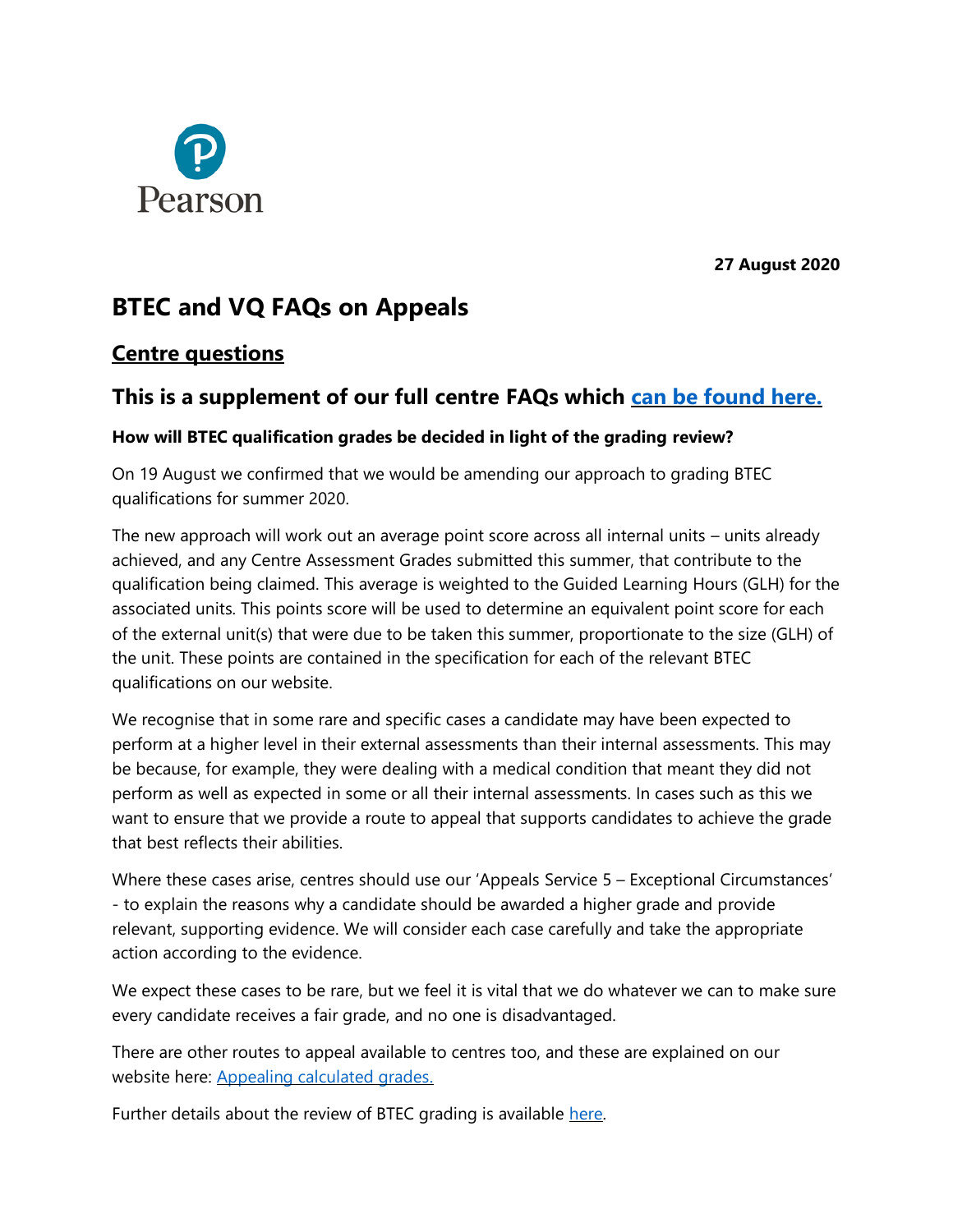### **What happens to the appeal I submitted based on the original BTEC grades issued on 13 August/20 August?**

Where we believe that the review and regarding of BTECs has resolved the basis of your appeal, we have withdrawn the appeal and notified affected centres.

#### **What is the deadline to appeal?**

All initial review applications must be made by 17 September 2020.

### **How do I appeal BTEC results where assessment carried on as normal, or was adapted (i.e. not calculated)?**

Where internal assessment has taken place for VTQs (including where it has been adapted), the usual appeals process will apply, with appeals being managed through the centre's appeals process. Where these appeals then need to be escalated to us, the [Internal Assessment Reviews](https://qualifications.pearson.com/content/dam/pdf/Support/policies-for-centres-learners-and-employees/Enquiries_and_Appeals_on_Pearson_Vocational_Qualifications.pdf)  [and Appeals Policy](https://qualifications.pearson.com/content/dam/pdf/Support/policies-for-centres-learners-and-employees/Enquiries_and_Appeals_on_Pearson_Vocational_Qualifications.pdf) will continue to apply.

To check which appeal arrangements, apply to specific qualifications, please see our **[Guide to](https://qualifications.pearson.com/content/dam/pdf/Support/Post-results%20services/A2240-Guide-to-Appeals-iPDF-FINAL.pdf)  [Appeals for Summer 2020](https://qualifications.pearson.com/content/dam/pdf/Support/Post-results%20services/A2240-Guide-to-Appeals-iPDF-FINAL.pdf)** .

# **Student questions**

### **This is a supplement of our full learner FAQs [which can be found here.](https://www.pearson.com/uk/educators/fe-college-educators/supporting-the-fe-sector-during-coronavirus-covid-19/btec-learner-faqs.html)**

#### **How will my BTEC qualification grade be decided in light of the grading review?**

On [19 August](https://www.pearson.com/uk/about-us/news-and-policy/news/2020/08/statement-from-cindy-rampersaud-on-regrading-of-btec-qualificati.html) we confirmed that we would be amending our approach to grading BTEC qualifications for summer 2020. This followed an announcement from [Ofqual](https://www.gov.uk/government/news/statement-from-roger-taylor-chair-ofqual) and feedback from students, teachers, schools and colleges, which raised concerns about fairness, including consistency with the approaches now being used for GCSEs and A levels.

The new approach will work out an average point score across all internal units – units already achieved, and any Centre Assessment Grades submitted this summer, that contribute to the qualification being claimed. This average is weighted to the Guided Learning Hours (GLH) for the associated units. This points score will be used to determine an equivalent point score for each of the external unit(s) that were due to be taken this summer, proportionate to the size (GLH) of the unit. These points are contained in the specification for each of the relevant BTEC qualifications on our website.

We hope that all candidates will feel their grades are a fair reflection of the result they would have achieved if they had been able to complete their qualification in the usual way. Where candidates are unhappy with their grade, they should discuss the matter with their centre who